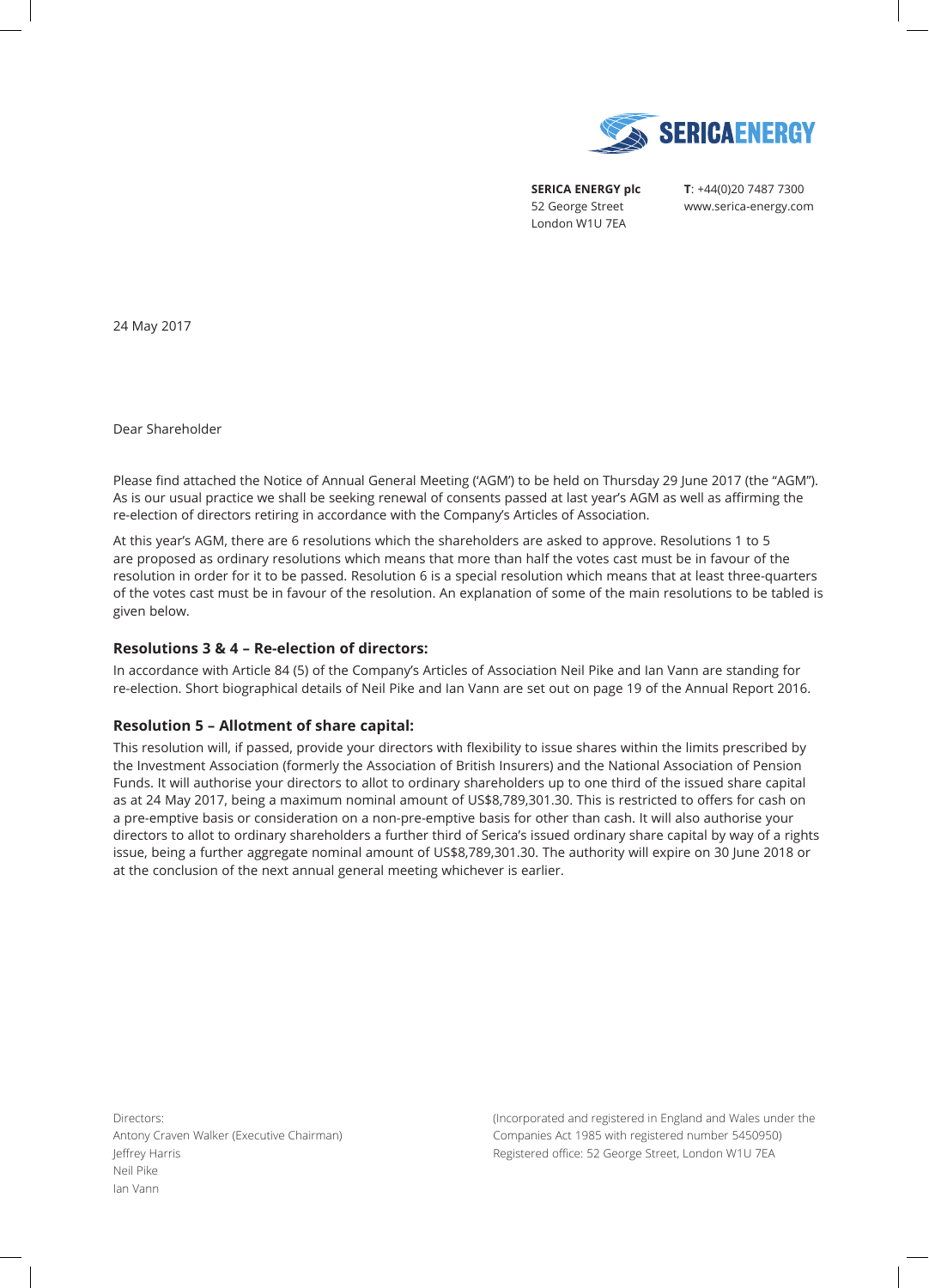## **Resolution 6 – Disapplication of statutory pre-emption rights:**

This resolution will, if passed, renew broadly on the same terms the authority given at last year's annual general meeting enabling your directors (apart from offers or invitations to shareholders in proportion to their holdings of shares) to allot, for cash, an amount of the shares authorised for allotment under Resolution 5 up to a maximum of 10% of Serica's issued share capital as at 24 May 2017 without being required to comply with statutory pre-emption rights. The purpose is to enable Serica to take advantage of specific opportunities to raise additional finance quickly if required, and without the time, cost and expense of the Company having to produce a prospectus.

Whether or not you intend to be present at the AGM, you are requested to complete the form of proxy in accordance with its instructions and return it to Capita Asset Services.

It is the intention of management to give an update on the Company's performance and forward strategy at the meeting and we look forward to as many shareholders as possible attending the AGM.

Yours faithfully,

lau

**Antony Craven Walker** Executive Chairman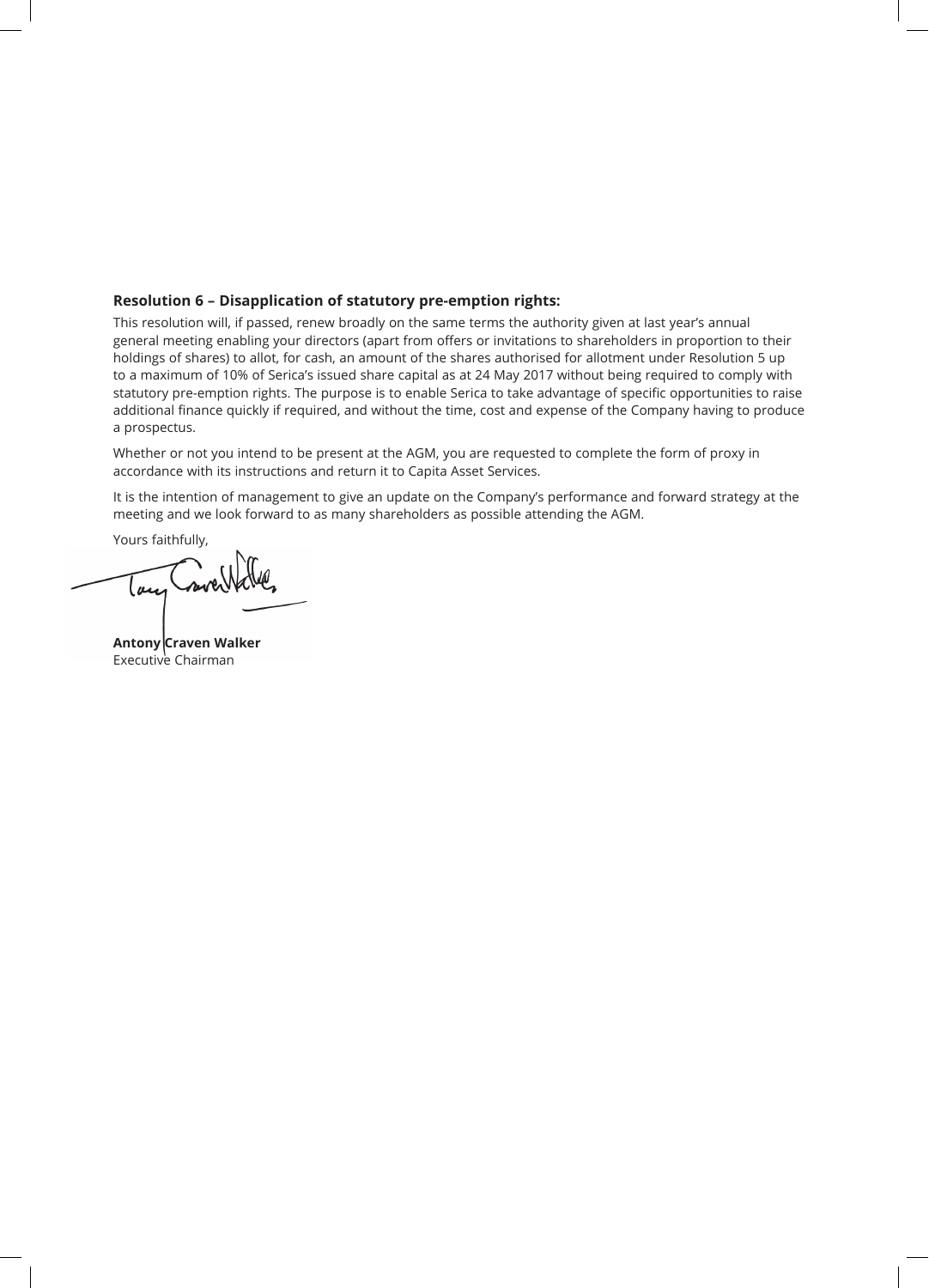

## **SERICA ENERGY plc**

(Incorporated and registered in England and Wales under the Companies Act 1985 with registered number 5450950)

#### **NOTICE OF ANNUAL GENERAL MEETING OF SHAREHOLDERS**

NOTICE IS HEREBY GIVEN that an annual general meeting of the shareholders of Serica Energy plc (the "Company") will be held on Thursday 29 June 2017 (the "Meeting") at 11.00 am (British Summer Time) at Durrants Hotel, 26-32 George Street, London W1H 5BJ for the purpose of considering and, if thought fit, passing the following resolutions, of which resolutions 1 to 5 will be proposed as ordinary resolutions and resolution 6 will be proposed as a special resolution:

### **ORDINARY RESOLUTIONS**

- 1. to receive the consolidated financial statements and the reports of the board of directors and of the auditors for the year ended 31 December 2016;
- 2. to re-appoint the auditors, Ernst & Young LLP, and to authorise the board of directors to fix their remuneration;
- 3. to re-elect Neil Pike as a director of the Company in accordance with Article 84 (5) of the Company's Articles of Association;
- 4. to re-elect Ian Vann as a director of the Company in accordance with Article 84 (5) of the Company's Articles of Association;
- 5. that the directors be and they are hereby generally and unconditionally authorised in accordance with section 551 of the Companies Act 2006 to exercise all powers of the Company to allot shares in the Company and to grant rights to subscribe for, or to convert any security into, shares in the Company ("Rights"):
	- i. up to an aggregate nominal amount of US\$8,789,301.30; and
	- ii. in addition to the amount referred to in paragraph (i) above up to a further aggregate nominal amount of US\$8,789,301.30 in connection with a rights issue to:
		- (a) holders of ordinary shares made in proportion (as nearly as practicable) to the respective number of ordinary shares held by them on the record date that the Directors may determine for such allotment; and
		- (b) holders of any other class of equity securities if this is required by the rights attaching to those securities or if the Directors consider it necessary, as permitted by the rights of those securities, but subject to such exclusions or other arrangements as the Directors may consider necessary or appropriate to deal with fractional entitlements, treasury shares, record dates or legal, regulatory or practical difficulties which may arise under the laws of, or the requirements of any regulatory body or stock exchange in any territory or any other matter whatsoever,

 provided that this authority shall expire on 30 June 2018 or, if earlier, the date of the next Annual General Meeting of the Company, save that the Company shall be entitled to make offers or agreements before the expiry of such authority which would or might require relevant securities to be allotted after such expiry and the directors shall be entitled to allot relevant securities pursuant to any such offer or agreement as if this authority had not expired; and all unexercised authorities previously granted to the directors to allot relevant securities be and are hereby revoked.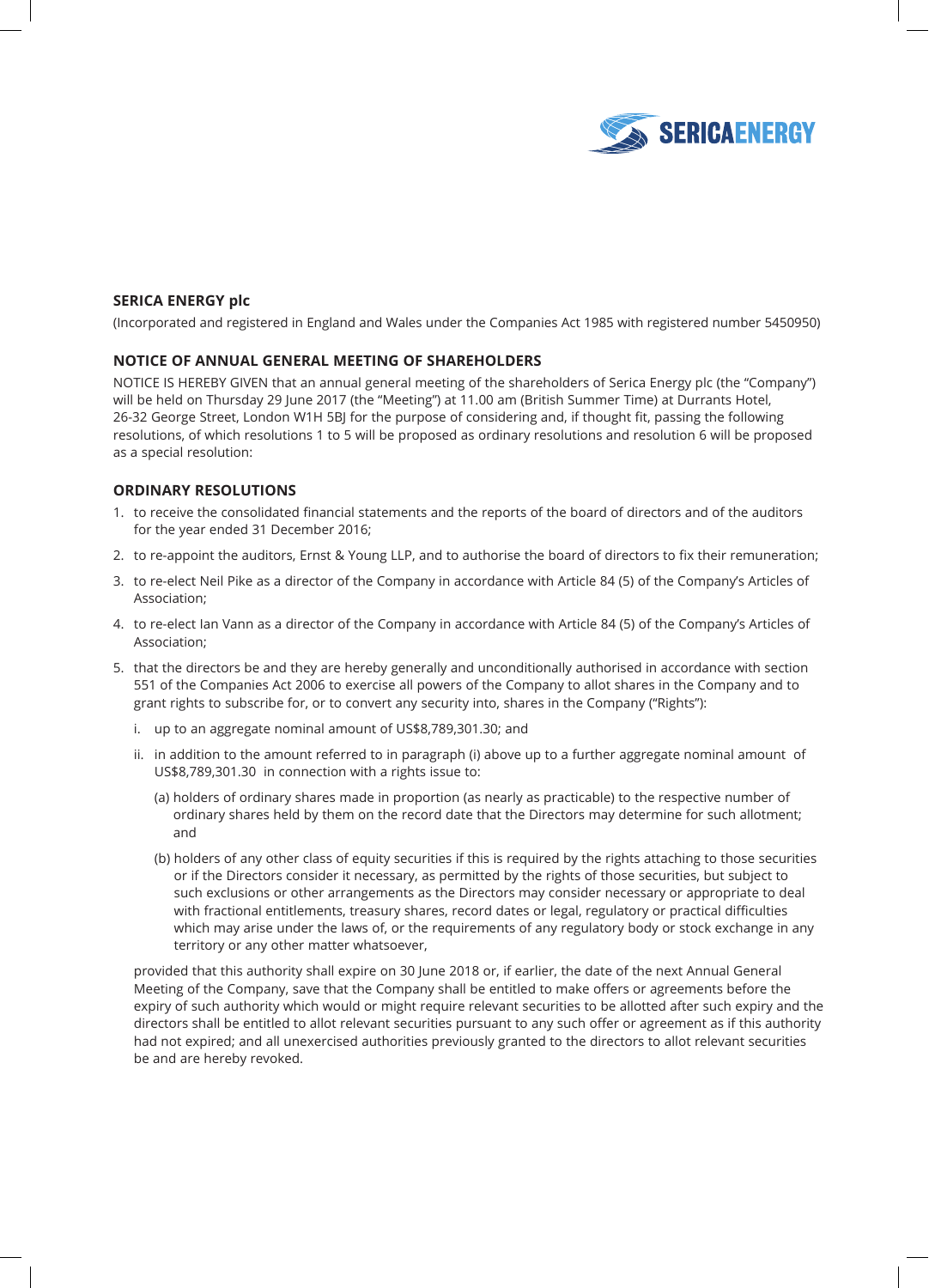#### **SPECIAL RESOLUTION**

- 6. that the directors be and they are hereby empowered pursuant to section 570 and section 573 of the Companies Act 2006 to allot equity securities (within the meaning of section 560 of the Companies Act 2006) for cash either pursuant to the authority conferred by Resolution 5 or by way of a sale of treasury shares as if section 561(1) of the Companies Act 2006 did not apply to such allotment provided that this power shall be limited to:
	- i. the allotment of equity securities in connection with an issue or offer of securities (but, in the case of the authority granted under paragraph (ii) of Resolution 5, by way of a rights issue only) in favour of holders of ordinary shares on the register of members at such record date as the directors may determine where the equity securities respectively attributable to the interests of such holders are proportionate (as nearly as may be practicable) to the respective numbers of ordinary shares held by them on any such record date but subject to such exclusions or other arrangements as the directors may deem necessary or expedient to deal with treasury shares, fractional entitlements, record dates, or legal or practical problems under the laws of, or the requirements of any regulatory authority or stock exchange in, any territory or any other matter; and
	- ii. the allotment otherwise than pursuant to 6(i) above, to any person or persons of equity securities up to an aggregate nominal amount of US\$2,636,790.40;

 and shall expire upon the expiry of the general authority conferred by Resolution 5 above, save that the Company may before such expiry make any offer or agreement which would or might require equity securities to be allotted after such expiry and the directors may allot equity securities in pursuant of such offer or agreement as if this power had not expired.

The letter from the Chairman provides additional information relating to the matters to be dealt with at the Meeting.

Shareholders are invited to attend the Meeting. Registered shareholders who are unable to attend the Meeting in person are requested to date and sign the enclosed form of proxy and to return it to the Company's registrars, Capita Asset Services at PXS 1, 34 Beckenham Road, Beckenham, BR3 4ZF in the United Kingdom. In the case of non-registered shareholders who receive these materials through their broker or other intermediary, the shareholder should complete and send the form of proxy in accordance with the instructions provided by their broker or other intermediary. To be effective, a proxy must be received by Capita Asset Services not later than 48 hours before the time appointed for the Meeting or any adjournment thereof, together with any power of attorney or other authority (or a certified copy thereof) under which it is signed.

### **DATED 24 May 2017 BY ORDER OF THE BOARD OF DIRECTORS**

Antony Craven Walker Executive Chairman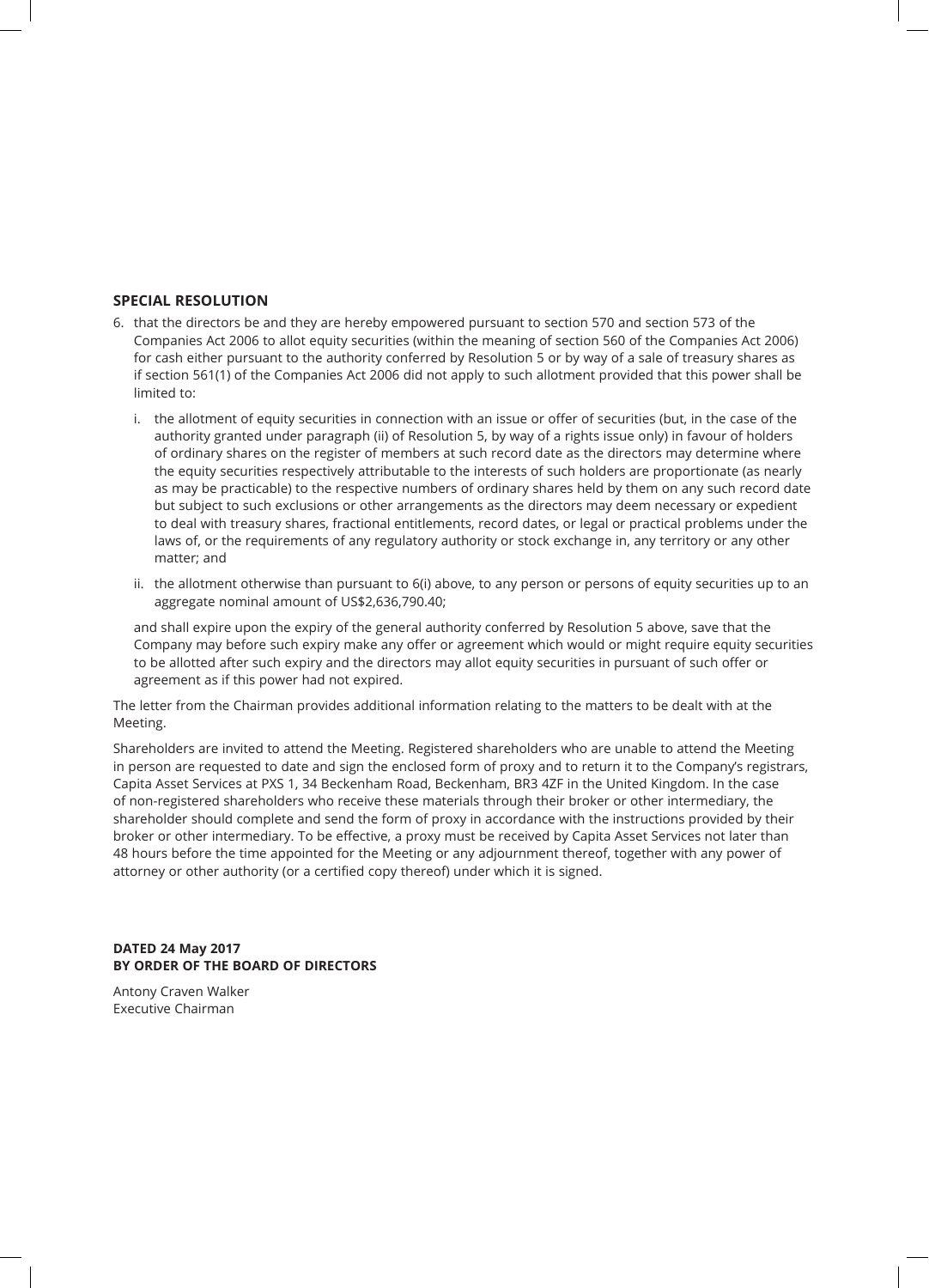#### **NOTES**

- 1. Pursuant to regulation 41 of the Uncertificated Securities Regulations 2001, the Company specifies that in order to have the right to attend and vote at the AGM (and also for the purpose of determining how many votes a person entitled to attend and vote may cast), a person must be entered on the register of members of the Company as at close of business on the day that is two days before the time for holding the meeting or any adjournment of it. Changes to entries on the register of members after this time shall be disregarded in determining the rights of any person to attend or vote at the meeting.
- 2. Only holders of ordinary shares are entitled to attend and vote at this meeting.

 A member is entitled to appoint another person as his proxy to exercise all or any of his rights to attend, to speak and to vote at the AGM. A member may appoint more than one proxy in relation to the meeting, provided that each proxy is appointed to exercise the rights attached to a different share or shares held by him. A proxy need not be a member of the Company. A form of proxy for the meeting is enclosed.

 To be valid any proxy form or other instrument appointing a proxy must be received by post or by hand (during normal business hours only) by our registrar, Capita Asset Services, PXS1, The Registry, 34 Beckenham Road, Kent BR3 4ZF, no later than 48 hours before the time for the holding of the meeting or any adjournment of it. If you are a CREST member, see note 3 below.

 Completion of a form of proxy, or other instrument appointing a proxy or any CREST Proxy Instruction will not preclude a member attending and voting in person at the meeting if he/she wishes to do so.

3. Alternatively, if you are a member of CREST, you may register the appointment of a proxy by using the CREST electronic proxy appointment service. Further details are contained below.

 CREST members who wish to appoint a proxy or proxies through the CREST electronic proxy appointment service may do so for the AGM and any adjournment(s) thereof by using the procedures, and to the address, described in the CREST Manual (available via www.euroclear.com/CREST) subject to the provisions of the Company's articles of association. CREST personal members or other CREST sponsored members, and those CREST members who have appointed a voting service provider(s), should refer to their CREST sponsor or voting service provider(s), who will be able to take the appropriate action on their behalf.

 In order for a proxy appointment or instruction made using the CREST service to be valid, the appropriate CREST message (a "CREST Proxy Instruction") must be properly authenticated in accordance with Euroclear UK and Ireland Limited's ("Euroclear") specifications and must contain the information required for such instructions, as described in the CREST Manual. The message, regardless of whether it constitutes the appointment of a proxy or an amendment to the instruction given to a previously appointed proxy, must, in order to be valid, be transmitted so as to be received by the issuer's agent (ID: RA10) by the latest time(s) for receipt of proxy appointments specified in the notice of the AGM. For this purpose, the time of receipt will be taken to be the time (as determined by the time stamp applied to the message by the CREST Applications Host) from which the issuer's agent is able to retrieve the message by enquiry to CREST in the manner prescribed by CREST. After this time any change of instructions to proxies appointed through CREST should be communicated to the appointee through other means.